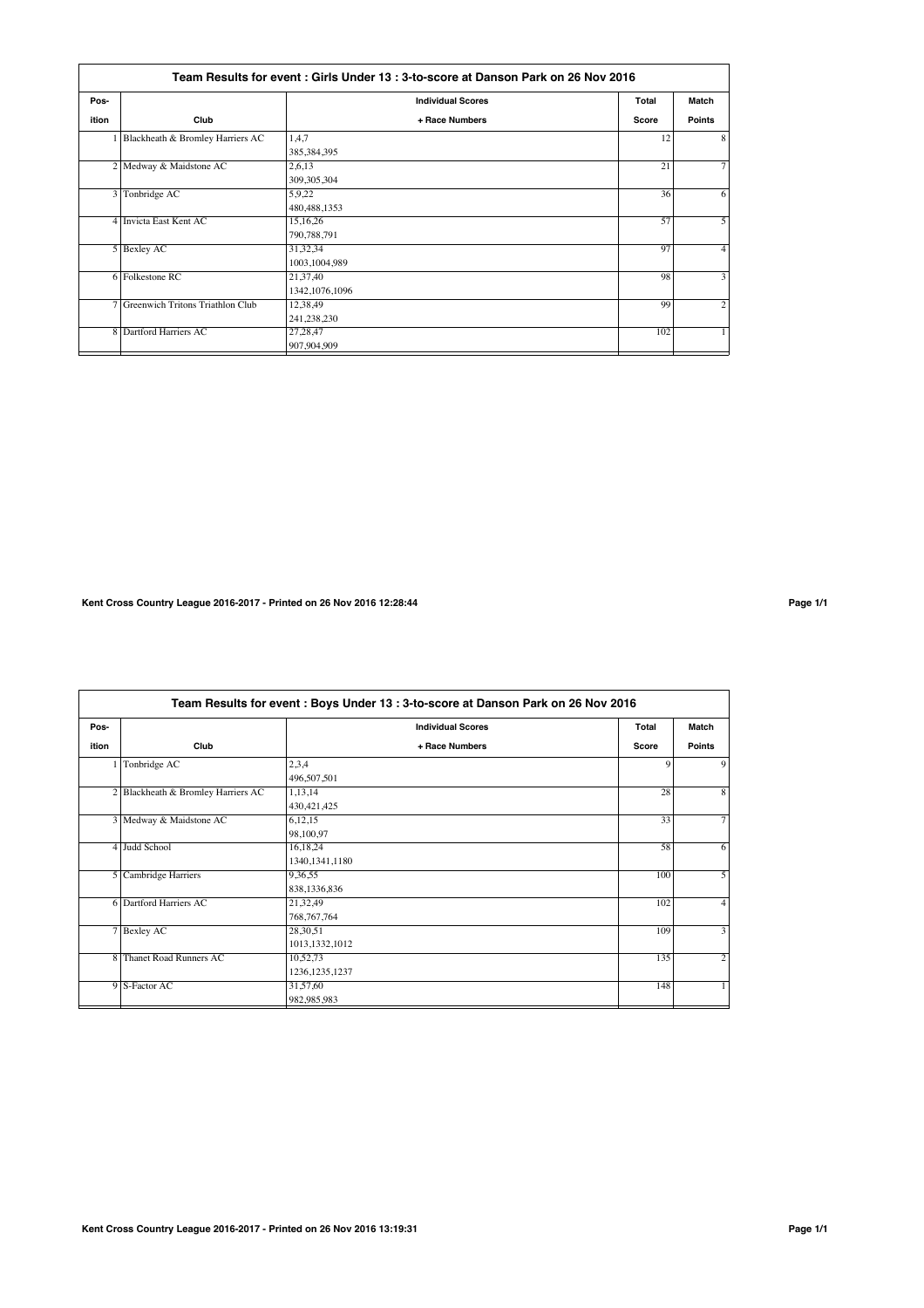| Team Results for event: Girls Under 15: 3-to-score at Danson Park on 26 Nov 2016 |                                  |                          |       |                |  |
|----------------------------------------------------------------------------------|----------------------------------|--------------------------|-------|----------------|--|
| Pos-                                                                             |                                  | <b>Individual Scores</b> | Total | Match          |  |
| ition                                                                            | Club                             | + Race Numbers           | Score | <b>Points</b>  |  |
|                                                                                  | Blackheath & Bromley Harriers AC | 1,4,5                    | 10    | 4              |  |
|                                                                                  |                                  | 379.371.374              |       |                |  |
|                                                                                  | 2 Tonbridge AC                   | 3,6,9                    | 18    | 3              |  |
|                                                                                  |                                  | 523,522,511              |       |                |  |
|                                                                                  | 3 Dartford Harriers AC           | 10.11.14                 | 35    | $\overline{2}$ |  |
|                                                                                  |                                  | 898,897,900              |       |                |  |
|                                                                                  | 4 Medway & Maidstone AC          | 2,29,30                  | 61    |                |  |
|                                                                                  |                                  | 298.295.294              |       |                |  |

**Kent Cross Country League 2016-2017 - Printed on 26 Nov 2016 13:06:19 Page 1/1**

**Team Results for event : Boys Under 15 : 3-to-score at Danson Park on 26 Nov 2016 Pos- Individual Scores Total Match ition Club + Race Numbers Score Points** 1 Tonbridge AC 3,4,5 12 8  $\frac{533,538,528}{2,10,13}$ 2 Medway & Maidstone AC 2,10,13 25  $\frac{114,108,113}{8,9,11}$ **Blackheath & Bromley Harriers AC** 8,9,11 28 441,440,450 4 Invicta East Kent AC 1,21,34 56  $\frac{1,21,34}{808,809,826}$ <br>14,20,32 5 Beech Grove Academy 14,20,32 66 33,37,35<br>26,36,37  $6$  Judd School 26,36,37 3 1176,1172,1318<br>17,47,49 7 Cambridge Harriers 17,47,49 113 848,849,844 Medway Park Phoenix 38,48,50 136 1162,1163,706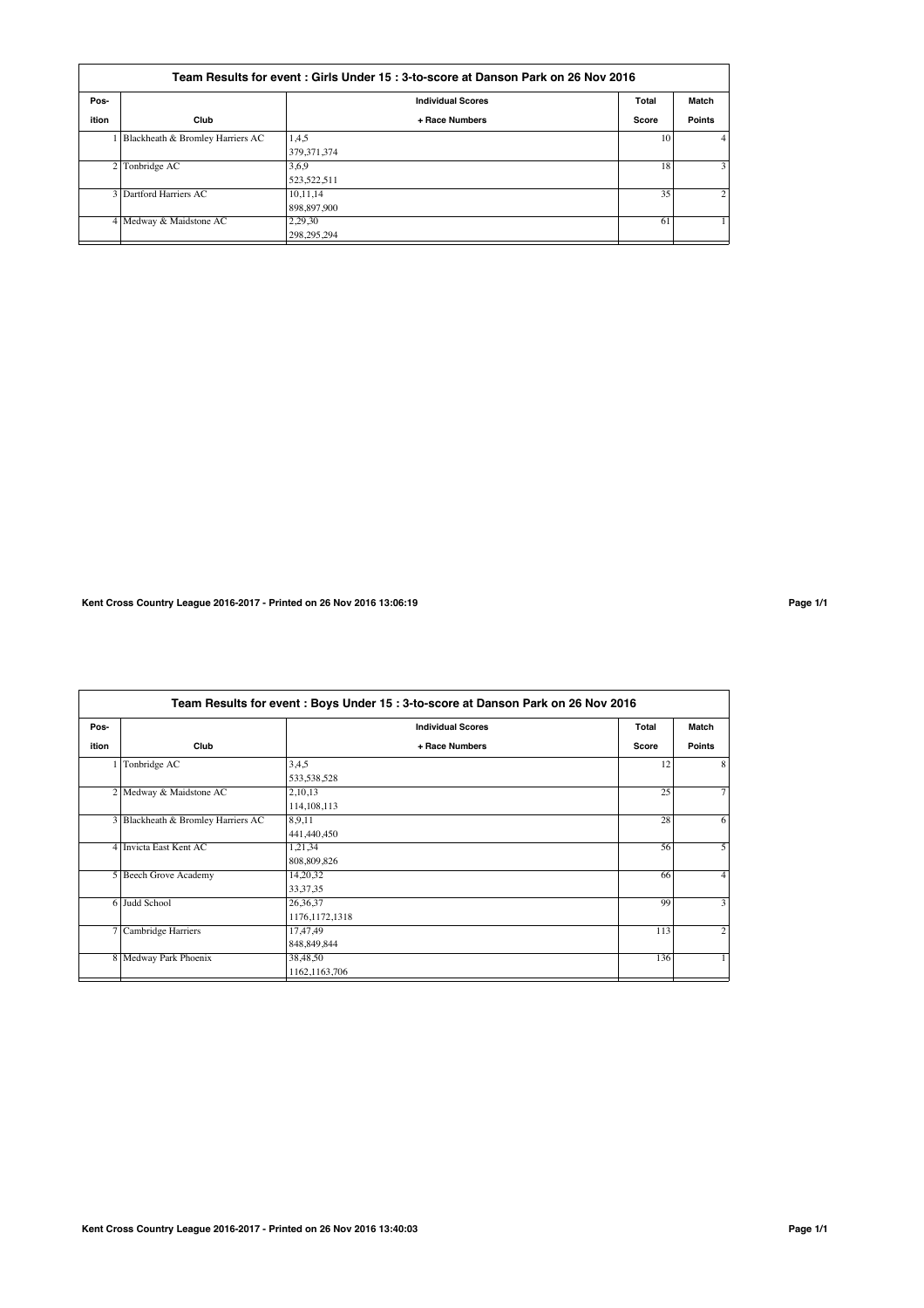| Team Results for event : Women Under 17 : 3-to-score at Danson Park on 26 Nov 2016 |                                    |                          |       |                |  |  |
|------------------------------------------------------------------------------------|------------------------------------|--------------------------|-------|----------------|--|--|
| Pos-                                                                               |                                    | <b>Individual Scores</b> | Total | Match          |  |  |
| ition                                                                              | Club                               | + Race Numbers           | Score | <b>Points</b>  |  |  |
|                                                                                    | 1 Blackheath & Bromley Harriers AC | 4,6,7<br>359.348.349     | 17    | 2 <sub>1</sub> |  |  |
|                                                                                    | 2 Dartford Harriers AC             | 5, 14, 18<br>894.893.895 | 37    |                |  |  |

**Kent Cross Country League 2016-2017 - Printed on 26 Nov 2016 13:59:04 Page 1/1**

**Team Results for event : Men Under 17 : 3-to-score at Danson Park on 26 Nov 2016 Pos- Individual Scores Total Match ition Club + Race Numbers Score Points**  $1$  Tonbridge AC 1,2,3 6  $\frac{559,558,563}{5,8,14}$ 2 Blackheath & Bromley Harriers AC 5,8,14 27 6 460,457,459<br>7,13,27 **3 Cambridge Harriers 27,13,27** 47  $\frac{855,856,854}{15,19,37}$ 4 Invicta East Kent AC 15,19,37 71  $\frac{815,816,814}{10,30,33}$ 5 Medway & Maidstone AC 10,30,33 73 125,122,123<br>24,28,29 6 Beech Grove Academy 24,28,29 81  $32,34,36$ <br> $26,34,35$ Paddock Wood AC 26,34,35 2002 126,34,35 95 126,34,35 95 126,34,35 95 126,34,35 95 126,34,35 95 126,34,35 95 126,34,35 95 126,34,35 95 126,34,35 126,34,35 126,34,35 126,34,35 126,34,35 126,34,35 126,34,35 126,34,35 126,34,3 1075,1068,1074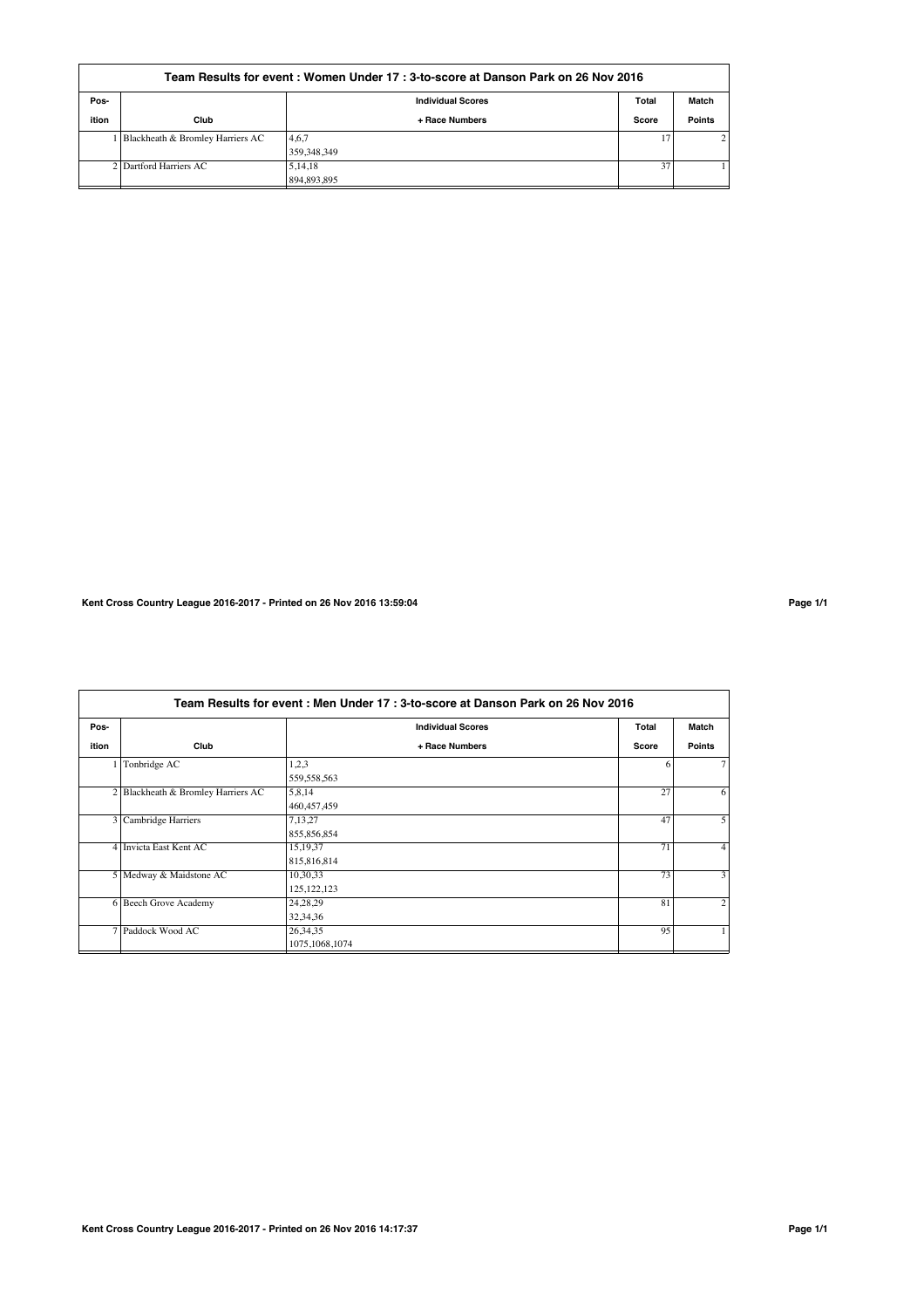| Team Results for event : Men Under 20 : 3-to-score at Danson Park on 26 Nov 2016 |                         |                          |       |                |  |
|----------------------------------------------------------------------------------|-------------------------|--------------------------|-------|----------------|--|
| Pos-                                                                             |                         | <b>Individual Scores</b> | Total | Match          |  |
| ition                                                                            | Club                    | + Race Numbers           | Score | <b>Points</b>  |  |
|                                                                                  | 1 Medway & Maidstone AC | 1,3,4                    | 8     | 3 <sup>1</sup> |  |
|                                                                                  |                         | 2011,2009,2008           |       |                |  |
|                                                                                  | 2 Beech Grove Academy   | 2.9.20                   | 31    | 2              |  |
|                                                                                  |                         | 2002.2003.2001           |       |                |  |
|                                                                                  | 3 Tonbridge AC          | 8,11,15                  | 34    |                |  |
|                                                                                  |                         | 2023.2055.2038           |       |                |  |

**Kent Cross Country League 2016-2017 - Printed on 26 Nov 2016 14:18:06 Page 1/1**

|       | Team Results for event: Senior Women: 3-to-score at Danson Park on 26 Nov 2016 |                          |                 |                 |  |  |
|-------|--------------------------------------------------------------------------------|--------------------------|-----------------|-----------------|--|--|
| Pos-  |                                                                                | <b>Individual Scores</b> | Total           | Match           |  |  |
| ition | Club                                                                           | + Race Numbers           | Score           | <b>Points</b>   |  |  |
|       | Paddock Wood AC                                                                | 1,9,10                   | 20              | 18              |  |  |
|       |                                                                                | 284, 281, 283            |                 |                 |  |  |
|       | 2 Blackheath & Bromley Harriers AC                                             | 4.5.11                   | $\overline{20}$ | $\overline{17}$ |  |  |
|       |                                                                                | 330,326,6116             |                 |                 |  |  |
|       | 3 Medway & Maidstone AC                                                        | 8,14,19                  | 41              | 16              |  |  |
|       |                                                                                | 317,314,311              |                 |                 |  |  |
|       | 4 Tonbridge AC                                                                 | 13,16,25                 | 54              | $\overline{15}$ |  |  |
|       |                                                                                | 6120,568,6135            |                 |                 |  |  |
|       | 5 Dartford Road Runners                                                        | 3,22,29                  | 54              | 14              |  |  |
|       |                                                                                | 991,993,998              |                 |                 |  |  |
|       | 6 Dartford Harriers AC                                                         | 15,21,46                 | 82              | $\overline{13}$ |  |  |
|       |                                                                                | 884, 871, 877            |                 |                 |  |  |
|       | 7 Invicta East Kent AC                                                         | 17,38.59                 | 114             | 12              |  |  |
|       |                                                                                | 6126,801,803             |                 |                 |  |  |
|       | 8 Tunbridge Wells Harriers                                                     | 20,32,70                 | 122             | $\overline{11}$ |  |  |
|       |                                                                                | 703,676,692              |                 |                 |  |  |
|       | 9 Cambridge Harriers                                                           | 2,44,77                  | 123             | 10              |  |  |
|       |                                                                                | 925,6123,1349            |                 |                 |  |  |
|       | 10 Crystal Palace Triathletes                                                  | 6,47,71                  | 124             | $\overline{9}$  |  |  |
|       |                                                                                | 45,46,40                 |                 |                 |  |  |
|       | 11 Istead & Ifield Harriers                                                    | 18,53,55                 | 126             | $\overline{8}$  |  |  |
|       |                                                                                | 17.26.12                 |                 |                 |  |  |
|       | 12 Greenwich Tritons Triathlon Club                                            | 45,56,60                 | 161             | 7               |  |  |
|       |                                                                                | 200, 198, 195            |                 |                 |  |  |
|       | 13 Bexley AC                                                                   | 7,50,115                 | 172             | 6               |  |  |
|       |                                                                                | 1155, 1058, 1259         |                 |                 |  |  |
|       | 14 South Kent Harriers                                                         | 49,63,64                 | 176             | $\overline{5}$  |  |  |
|       |                                                                                | 92,85,84                 |                 |                 |  |  |
|       | 15 Ashford AC                                                                  | 35,51,97                 | 183             | $\overline{4}$  |  |  |
|       |                                                                                | 287,286,288              |                 |                 |  |  |
|       |                                                                                |                          |                 |                 |  |  |